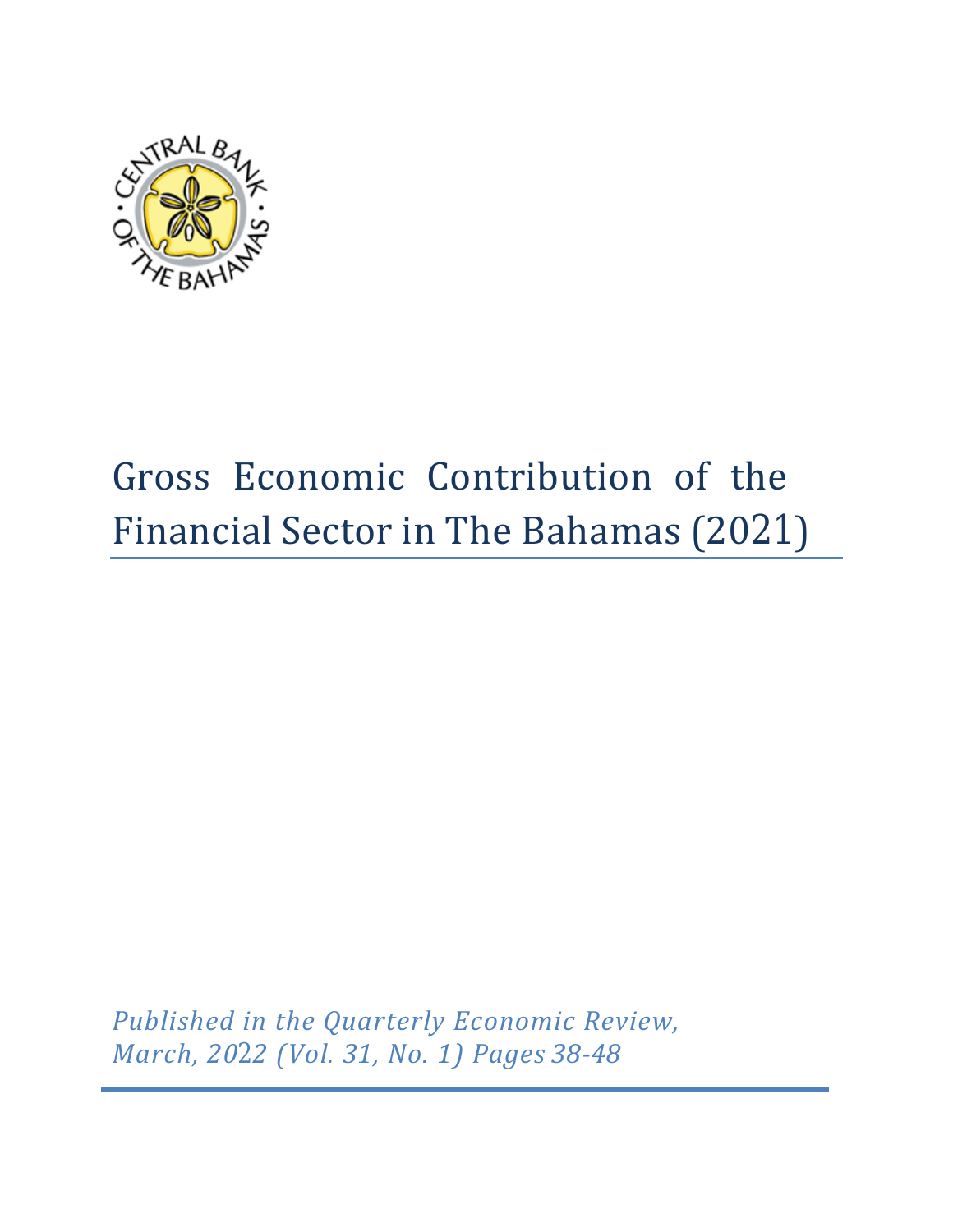# **GROSS ECONOMIC CONTRIBUTION OF THE FINANCIAL SECTOR IN THE BAHAMAS (2021)**

#### **INTRODUCTION**

The financial services sector, accounts for approximately 10%-15% of the country's Gross Domestic Product (GDP), the second largest contributor to the economy. The sector employs a substantial number of highly skilled workers and has direct effect on both employment and spending, while indirectly impacting other sectors, such as construction, real estate and wholesale & retail trade. However, there is a contrast in product offerings, as the domestic sector is more retail and labour intensive, while the international sector products focus on more high net worth clients and targets more specialist higher priced labour.

Data from The Bahamas' financial services sector 2021 survey suggests that the sector continued to face headwinds, with global regulatory standards and efficiency pressures impacting balance sheet and operations consolidation. Specifically, the international sector continues to adjust to heightened standards for tax cooperation, anti-money laundering (AML), counter financing of terrorism (CFT) and anti-proliferation. Further, amid reducing levels of employment, the international sector has settled towards re-domiciling clients and operations to emerging lucrative opportunities outside of North America and Europe.

During 2021, the estimated balance sheet size of financial sector operations decreased, shown by a falloff in assets holdings within the banking sector. In particular, on balance sheet assets contracted by approximately \$23.0 billion (13.3%) to \$149.8 billion, as the reduction in international banks assets, outweighed the gains in domestic banks assets. Further, fiduciary assets fell by \$69.4 billion (31.1%) to \$153.8 billion. Assets under management also reduced, but marginally for the securities industry. Among credit unions, contributions were constrained, evidenced by declines in balance sheet assets. Meanwhile, onshore insurance operations featured stable balance sheet trends vis-à-vis 2020, following a significant expansion in 2019, which was due to undisbursed claims settlements related to the major hurricane.

During the year, the Central Bank continued to monitor supervised financial institutions' (SFIs) approach to adapting their operations under the restrained conditions of the COVID-19 pandemic, and the identified risk management challenges of the environment. Further, the pandemic continued to pose heightened cybersecurity and fraud risk, for which awareness and education campaigns persisted, particularly to mitigate these risks for clients of domestic SFIs. In addition, supervision of credit unions remained focused on multiple risk-based outcomes around AML/Know Your Customer (KYC), corporate governance and credit risk management frameworks.

#### **GOVERNMENT REVENUES**

An analysis of the financial sector performance showed that total taxes and fees collected by the Government increased by 15.1% to \$189.2 million in 2021. Underlying this development, transactional taxes on domestic intermediation activities rose by 19.2% to \$112.0 million, largely attributed to the growth in taxes on banking transactions (30.2%) and insurance premium taxes (5.0%). Further, license and registration fees rose by 9.6% to \$77.2 million, underpinned by a 25.7% rise in collections from investment funds (11.2% of the total) and 10.6% from international business companies (17.4% of the total). In addition, receivables from banks and trust companies (68.5% of the total) grew by 4.6%, while collections from financial and corporate service providers surged to \$1.9 million from \$0.5 million in 2021.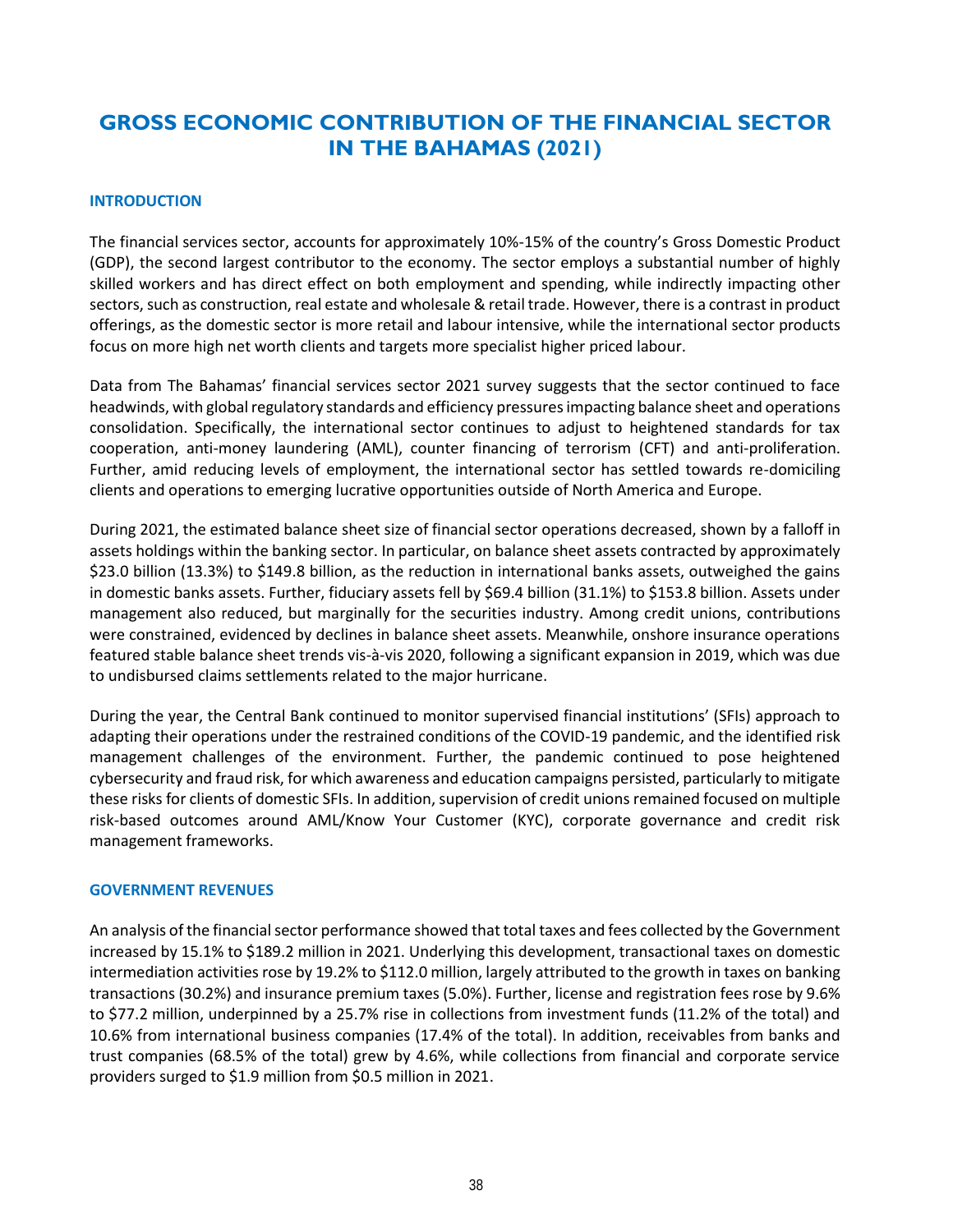#### **THE BANKING SECTOR**

The banking sector continued to dominate the financial landscape, notwithstanding operating within a COVID-19 pandemic environment. On the domestic side, local banks maintained high liquidity levels, due primarily to subdued private sector credit demand and banks' conservative lending posture. Meanwhile, for these SFIs, credit quality indicators weakened, owing to the conclusion of loan deferral schemes implemented to support persons and businesses impacted by the COVID-19 pandemic.

The total number of banks and trust companies licensed in The Bahamas decreased by 3 to 214 in 2021, following a reduction of 4 in 2020. Public banks and trust companies reduced by 4 to 80, while restricted, non-active & nominees increased by 1 to 134. Public institutions providing an arrangement of domestic and international services included 48 Bahamian incorporated entities and 12 euro-currency branches of foreign banks operating inside The Bahamas. Further, there were 20 authorized dealers & agents, which comprised of 11 authorised agents (resident trust companies) and 9 authorised dealers (commercial banks)—inclusive of 7 clearing banks.

In 2021, total domestic assets within the banking sector grew by 1.1% to \$11.0 billion, trailing a gain of 2.0% in the preceding year, and average annual increase of 2.2% over the past five years. Growth was underpinned by a rise in Government bond holdings and surplus liquid balances with the Central Bank. Conversely, total assets of the international banking sector reduced by 15.8% to \$129.0 billion. This extended the 8.7% falloff from the prior year and the average annual decline of 7.2% over the last five years.

#### **EMPLOYMENT**

During the year, given ongoing consolidation of business operations, total employment within the banking sector decreased by 134 (3.5%) to approximately 3,709 persons, the same magnitude as the year earlier contraction, and continuing the average yearly decline of 2.7% experienced during 2017 to 2021. Disaggregated by nationality, both Bahamian and non-Bahamian positions fell, by 104 (2.9%) to 3,495 and by 30 (12.3%) to 214, respectively. However, the ratio of nationals to nonnationals in the banking sector firmed slightly to 94.2%, relative to the same period in 2020. Based on assigned functions, a majority of nationals were employed in local banking sector roles (62.2%), followed by offshore banking (14.8%), trust administration (10.5%) and other wealth management-related activities (6.8%).



#### **EXPENDITURES**

Estimated expenditures in the banking sector decreased by \$5.9 million (0.8%) to \$773.9 million in 2021, a reversal from the 1.2% increase in the previous year; and the average annual spending gain of 1.7% over the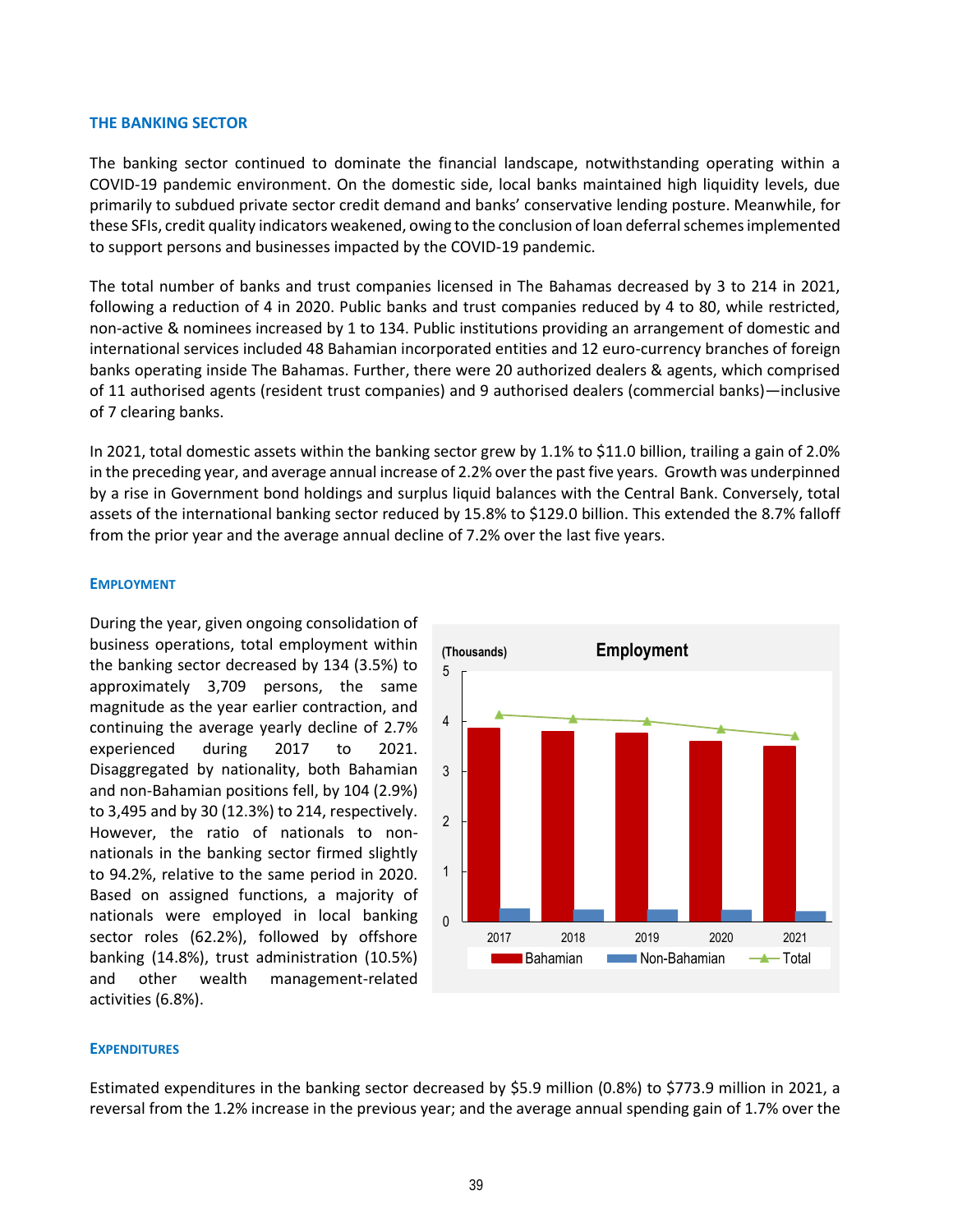last five years. In particular, total operational costs—which accounted for 98.1% of expenditure—reduced by \$3.9 million (0.5%) to \$758.8 million, a turnaround from the 1.4% uptick in 2020. By component, estimated salary outlays contracted by \$5.4 million (1.7%) to \$314.1 million, vis-à-vis the 1.4% gain registered last year. Notably, base salaries declined by 8.9%, while bonuses grew by 3.5%. Further, non-staff administrative costs fell by \$5.1 million (1.4%) to \$358.9 million, compared to a 3.1% growth in the prior year. In addition, estimated spending on staff training decreased by \$0.1 million (12.1%) to \$1.1 million, following a 53.2% contraction a year earlier. Conversely, Government fees rose by \$6.7 million (8.6%) to \$84.7 million, a



reversal from a 4.6% falloff in 2020, largely attributed to a rise in outlays for stamp duty, work permits and licence fees.

Banks and trust companies' capital expenditure—reflecting outlays for renovations, construction and other fixed assets—declined by \$2.0 million (11.6%) to \$15.1 million, extending the 7.5% reduction in 2020.

#### **DOMESTIC VERSUS INTERNATIONAL BANKING**

A disaggregation of the banking sector into domestic and international operations allows for a comprehensive evaluation of the domestic retail-oriented services, compared to international banking, which focuses on wealth management-related activities.

During 2021, total employment in the domestic banking sector fell further by 90 (2.9%) to 3,034, after a 2.2% reduction in 2020 and an average yearly loss of 0.8% over the previous five years. Likewise, total international sector staffing decreased again, by 44 (6.1%) to 675, vis-à-vis the 10.8% retrenchment in the year prior and average yearly contraction of 9.9% over the past five years.

In terms of the components, the total number of Bahamians within the domestic banking sector moved lower by 90 (2.9%) to 2,961, extending the 2.1% falloff in the prior year. Meanwhile, the number of total non-Bahamian employees remained unchanged at 73 vis-à-vis the previous year. Consequently, the ratio of Bahamian to non-Bahamian employees edged down to 41:1 from 42:1 in 2020.

In the international sector, total Bahamian staff reduced by 14 (2.6%) to 534, following a 14.1% decrease in the preceding year. Similarly, the number of non-Bahamians declined by 30 (17.5%) to 141, contrasting with a 1.8% growth in the previous year. As a result, the ratio of Bahamian to non-Bahamian employees firmed to 3.8:1 from 3.2:1 a year earlier.

Regarding compensation, movements in earnings varied between the international and domestic sectors. Specifically, average compensation in the international sector fell by \$3,098 (2.5%) to \$120,129 per annum, owing to average reductions in base pay, as a result of layoffs. In contrast, the average salary for the domestic banks rose by \$1,316 (2.2%) to \$60,727 per annum.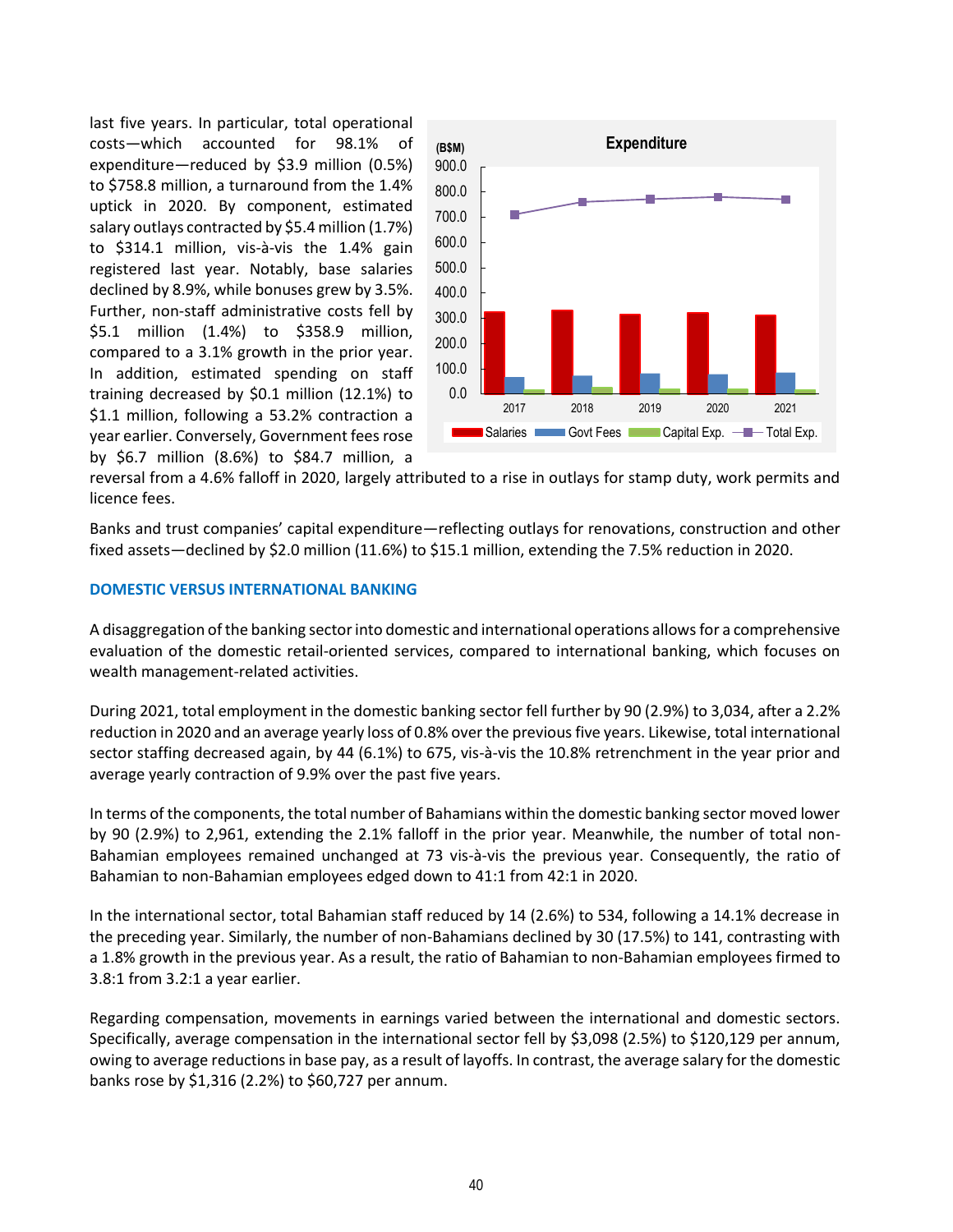With downsizing of operations, the international sector experienced continued reductions in expenses, while, outlays within the domestic banking sector were approximately stable. Specifically, in the international banking sector, total expenditure contracted by 2.4% to \$228.9 million, owing to reductions across major expense categories. This moderated the 2020 decline of 4.8%, and was lower than the 3.5% annual average falloff over the preceding five year period. In particular, salaries fell by 3.2% to \$112.5 million, compared to the 2.6% decrease last year. Further, other administrative costs declined by 2.6% to \$105.1 million, vis-à-vis the 5.4% retrenchment in the previous year, while spending on staff training fell by 38.0% to \$0.2 million, lower than the 69.9% reduction in 2020. Meanwhile, government fees grew by 2.8% to \$8.5 million, after a 6.8% falloff a year earlier. In addition, capital expenditure grew by 36.3% to \$2.6 million, a turnaround from the 37.5% decline last year.

In the domestic banking sector, total expenditure stabilized at \$545.0 million, following a 3.9% growth in 2020 and average annual gains of 3.9% between 2017 and 2021. Contributing, operational costs―representing 97.7% of the total―rose by 0.5% to \$532.5 million, albeit lower than the 4.1% expansion in the prior year. In particular, government fees advanced by 9.3% to \$76.2 million, more than erasing last year's 4.3% reduction. However, salary expenses fell by 0.8% to \$201.6 million, relative to a 3.8% increase in the preceding year; and non-staff administrative costs reduced by 0.9% to \$253.9 million, following a 7.2% advance in 2020. Further, outlays for staff training contracted by 3.4% to \$0.9 million, a moderation from the 42.5% decline in the prior year. Capital expenditure—comprised mainly of



office equipment and furniture—also declined by 17.7% to \$12.5 million, extending the 1.5% decrease in 2020.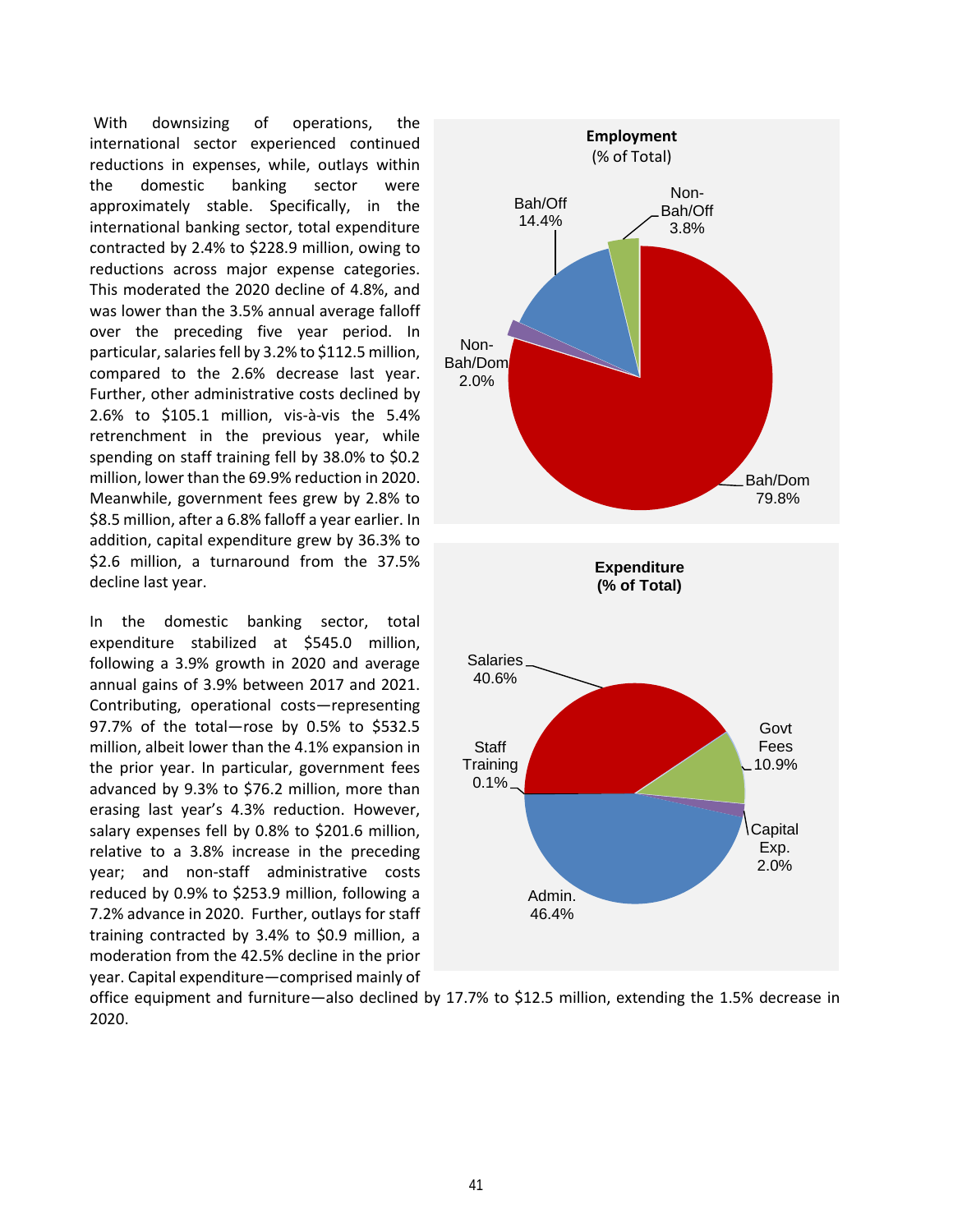#### **OTHER FINANCIAL SECTOR ACTIVITIES**

#### **CREDIT UNIONS**

Indications are that the credit union sector's economic value-added was subdued in 2021, on a stable base of 10 regulated entities—inclusive of the Bahamas Co-operative League Limited. Specifically, the sector's total assets fell by 1.6% to \$474.6 million in 2021, attributed to a 33.2% falloff in liquid investments—primarily fixed deposits—and a 10.8% decline in cash balances. In addition, funding resources primarily from members' deposits, decreased by 1.9% to \$409.1 million. However, net loans to members rose by 4.3% to \$225.7 million, mainly on account of mortgage flows.

Credit unions' total expenditure reduced by 5.9% to \$27.3 million in 2021. In particular, capital outlays (investment property expenses) contracted by 9.2% to \$1.4 million, while the remaining non-capital costs fell by 3.5% to \$5.7 million. In contrast, operational costs grew by 2.0% to \$17.9 million, owing to increases in general business (5.6%) and personnel (7.5%) expenses—inclusive of base salaries, bonuses and training. As to employment, credit unions' total staffing was approximately stable at 189.

#### **SECURITIES INDUSTRY**

Although comprehensive data on expenditure and employment was not available for the securities sector, contractions in the volume of supervised entities and vehicles indicated reduced activity. In particular, evidence from the Securities Commission of The Bahamas (SCB), revealed that the number of licensed investment fund administrators decreased by 3 to 45, while the number of licensed investment funds under administration declined by 30 to 682. However, total assets under management increased marginally by 0.6% to an estimated \$50.0 billion.

The SCB also supervises the financial and corporate services providers (FCSPs), which are professional firms that offer services to the financial sector. In 2021, the number of FCSPs fell by 94 to 246, owing to a falloff in demand for these services. It should be noted that, these registrants provide other business services, hence, relinquishing of FCSPs permits do not amount materially to private sector exit or closure of such operations.

#### **INSURANCE SECTOR**

During 2021, the local insurance sector remained relatively stable, despite the ongoing challenges presented by the COVID-19 pandemic. Official data provided by the Insurance Commission of The Bahamas (ICB), disclosed that the number of licensed insurers, brokers and agents edged down by 1 to 158 during the review year. Specifically, the number of external insurers and intermediaries lessened by 1 to 31, while domestic intermediaries and insurers steadied at 127 in 2021. Further, total assets of domestic companies grew by 2.1% to \$2,152.9 million in 2021, as the asset base of the long-term insurance segment moved higher by 2.2% to \$1,562.7 million. However, assets of the general insurers reduced by 13.5% to \$590.2 million.

As it relates to employment, the number of persons employed in the industry increased by 17 to 931 in 2021, as the estimated average annual salary moved closer to \$40,000. Although a comprehensive estimate was not attained, indications are that aggregate expenditures in the economy grew. In particular, outlays among domestic long-term insurers were estimated at \$135.1 million, higher than the \$104.3 million registered in the previous year—representing 97.7% of operating cost recorded in 2021.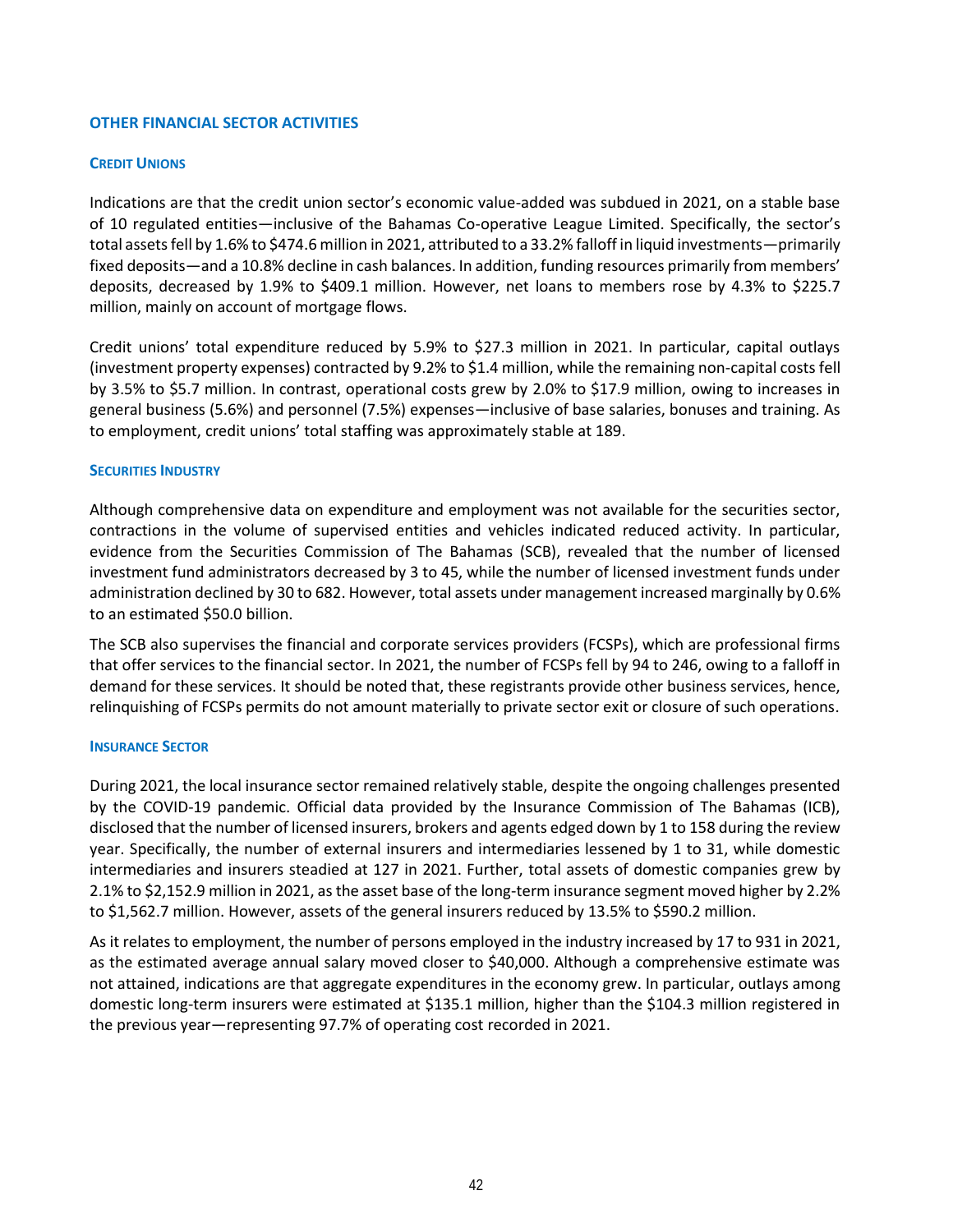#### **OTHER FINANCIAL SECTOR DEVELOPMENTS**

During the year, financial sector initiatives remained targeted on improving The Bahamas' supervisory regime, with sustained focus on satisfying international regulatory standards, jurisdictional cooperation and transparency, financial crimes risk reduction and prudential regulation. As the fallout from the COVID-19 pandemic extended into 2021, the Central Bank continued to monitor SFIs' approach to adapting their operations under the restrained conditions of the pandemic, and the identified risk management challenges of the environment. In this context, the Bank's policies were directed towards mitigating financial sector disruptions and solidifying resilience.

The Bank also noted the growing interest of businesses in the digital assets space. With the passage of the Digital Assets and Registered Exchanges Act 2020, it is anticipated that SFIs will seek to expand their reach in this market. As such, the Central Bank is developing supervisory guidance for the industry, in line with the evolving global benchmarks for digital assets, and with a view to promote robust standards for the financial integrity of transactions and prudential outcomes for the safety and soundness of SFIs operations.

#### **CENTRAL BANK INITIATIVES**

The Central Bank continued to supervise AML risk management practices among its licensed entities, and to support coordinated efforts to elevate the jurisdictions' compliance and effectiveness profile in international assessments. These efforts resulted in a peer Caribbean Financial Action Task Force (CFAF) re-rating in 2021, which judged The Bahamas compliant or largely compliant with 38 out of the 40 Financial Action Task Force (FATF) recommendations for strengthening the country's AML/CFT technical compliance. This followed the December 2020 delisting of The Bahamas from the FATF's list of Jurisdictions under Increased Monitoring.

Regulatory attention also sharpened around SFIs preparedness to address operations risks posed by severe hurricanes. Specifically, following the 2020 Hurricane Preparedness Survey, the Central Bank engaged with the Association of International Banks & Trusts ("AIBT") and the Clearing Banks Association ("CBA") to release, in July 2021, two industry-developed codes of practice around practical guidance for dealing with such disruptions. One addressed Maintenance of Effective Communication with Clients and the other Managing Catastrophe-Related Staff Issues before, after and during a catastrophic storm. In particular, the codes of practice offer practical industry guidance on how to effectively manage staff and communications with customers before, during and after a catastrophic event.

Developments include an action plan to operationalize the recovery and resolution framework that became effective under the new Banks and Trust Companies Regulation Act 2020. The Central Bank received significant support through an IMF technical assistance mission, in October, 2021 and from which a followup engagement is scheduled for mid-2022. Two substantive deliverables in 2021, were the release of a draft Recovery Planning Guidelines for public licensees and the commencement of a pilot for six supervised financial institutions—three commercial banks and three international banks to produce their recovery plans by  $31<sup>st</sup>$  May, 2022.

In the payments system, the Central Bank continued to develop the digital currency infrastructure around the Sand Dollar. In 2021, the Bahamian Dollar Digital Currency Regulations, 2021 were issued. These define the operations and governance framework for the digital currency. For participating financial institutions, they include minimum technical requirements around cyber security, AML/CFT risk management, financial inclusion and interoperability. During the year, three additional authorized financial institutions (AFIs) were approved to disseminate Sand Dollars. Moreover, the wallets of all nine AFIs became fully interoperable with the digital currency platform. A number of Government agencies were also integrated into the Sand Dollar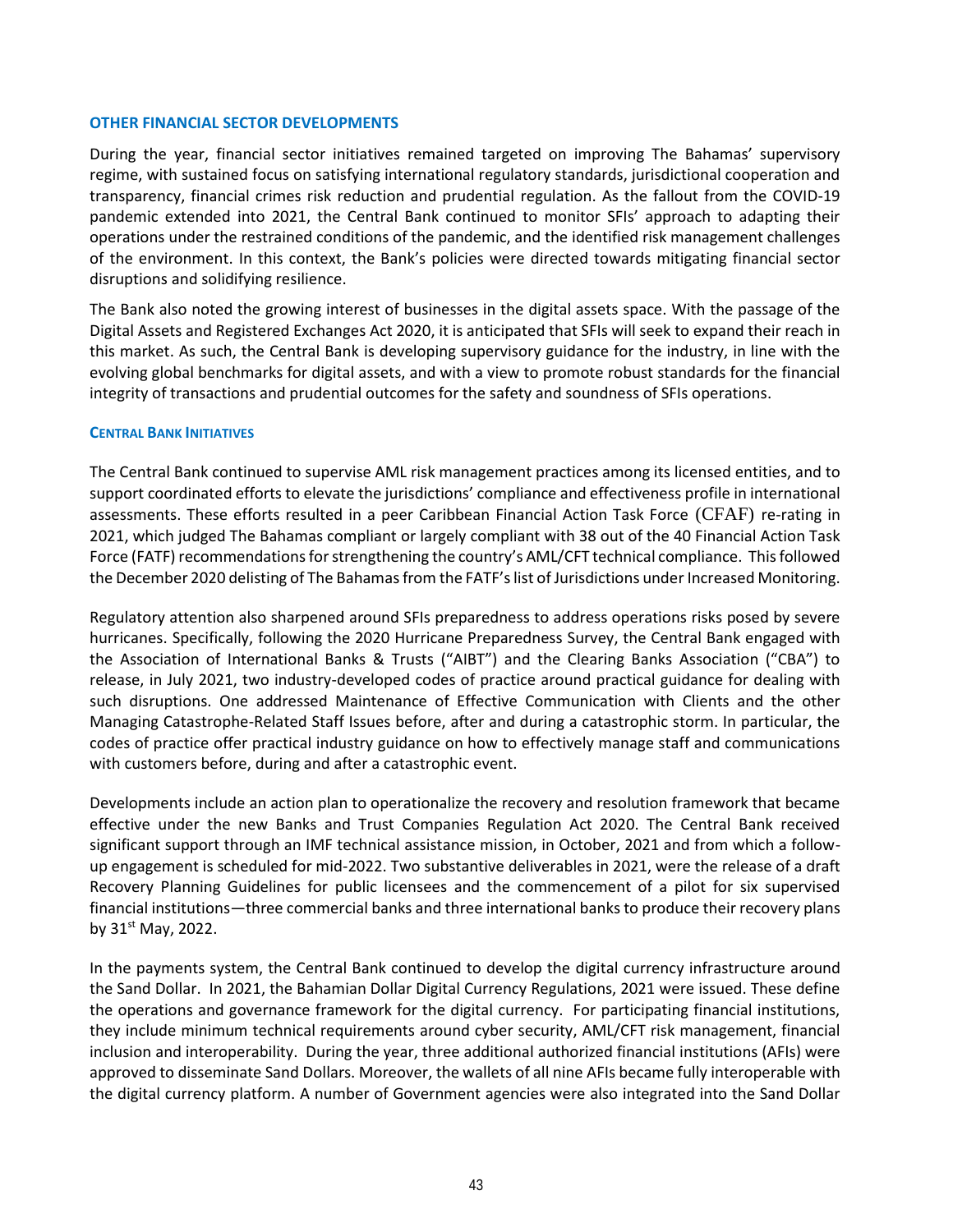ecosystem via the Government's DigiPay platform; while efforts progressed to integrate the platform to the commercial bank operated, Bahamas Automated Clearing House (the ACH).

Also noteworthy, the credit bureau transitioned into operations, going live on  $30<sup>th</sup>$  April 2021, with CRIF Bahamas, the credit bureau operator, working closely with 38 credit information providers, to build the credit reporting system. Other than licenses of the Central Bank, Insurance Commission and Securities Commission that were already mandated to report information to the bureau, during the year, the Central Bank also formally designated the operating utility companies as credit information providers.<sup>1</sup>

#### **CONCLUSION AND OUTLOOK**

 $\overline{a}$ 

The 2021 survey of financial sector activities continues to underscore adjustment to challenges for the industry which predate the COVID-19 pandemic, and are most concentrated in banking and trust activities. Aside from the response to evolving global regulatory compliance standards, the sector also continues to consolidate along efficiency lines. These have been further summarised, in downward adjustments in staffing levels in both international and domestic banking. The international securities business also experienced recent retrenchment, though mostly in terms of registrants rather than the volume of assets under management. That said, the business model of international firms is showing growth potential in markets outside of Europe and North America and in the expanded regulated focus of the jurisdiction on digital assets. Adjustment pressures appear less acute for domestic insurance, with expansionary to stable trends. Meanwhile, credit unions' prospects reflected ongoing adjustment to more concentrated credit exposures to COVID-19 tourism, than the rest of domestic banking sector and smaller capital and liquidity surpluses in such regards.

The jurisdiction's prospects for expanded economic returns in international services remains favourably linked to ongoing strengthening of the regulatory landscape, including increasing effectiveness in delivering upon obligations for financial integrity and tax transparency. Going forward, the Central Bank will sustain its efforts to strengthen the regulatory framework for its SFIs. Equally, the collaborative stance across all regulators will continue to be strengthened, so as to support the growth and resilience of the financial sector. The Bank will also remained focused on initiatives to strengthen financial inclusion and deepen financial literacy.

 $<sup>1</sup>$  These are the licensees of the Utilities Competitions and Regulations Authority (URCA).</sup>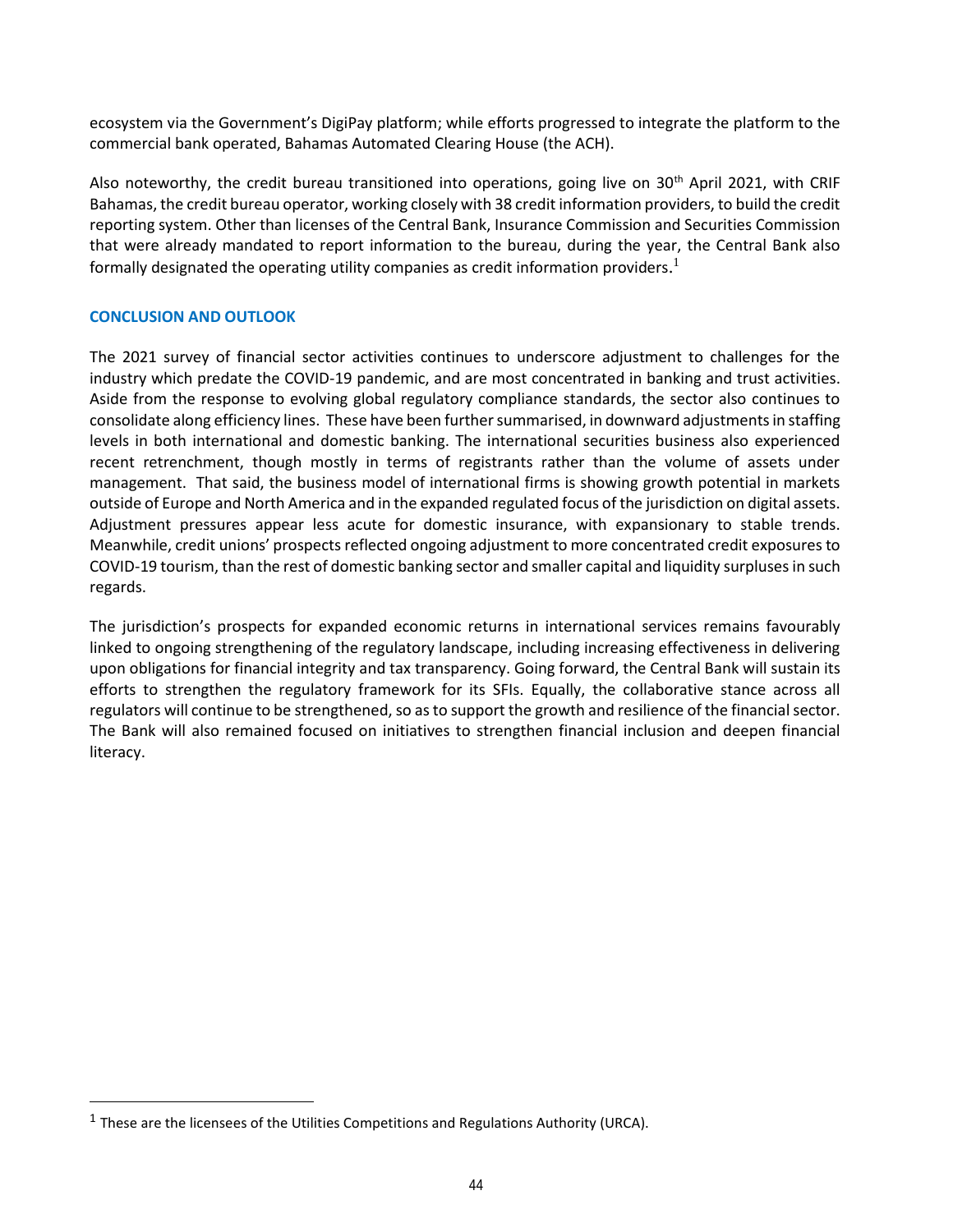| Period                                         | 2017p | 2018 <sub>p</sub> | 2019p | 2020p | 2021p |
|------------------------------------------------|-------|-------------------|-------|-------|-------|
| <b>A. Taxes on Transactions</b>                | 98.5  | 109.2             | 86.0  | 94.0  | 112.0 |
| Gross Insurance Premium Tax 1/                 | 22.1  | 23.2              | 24.3  | 26.2  | 27.5  |
| <b>Stamp Tax on Mortgages</b>                  | 15.2  | 18.5              | 8.3   | 4.6   | 2.2   |
| <b>Stamp Tax on Other Banking Transactions</b> | 61.0  | 67.3              | 53.2  | 62.9  | 81.9  |
| Stamp Tax on Instruments & Bonds               | 0.2   | 0.3               | 0.4   | 0.3   | 0.4   |
| <b>B.</b> Licence & Registration Fees          | 71.0  | 73.1              | 71.5  | 70.4  | 77.2  |
| International Business Companies (IBCs)        | 15.1  | 14.7              | 13.3  | 12.2  | 13.5  |
| Banks and Trust Companies 3/                   | 50.5  | 51.0              | 50.6  | 50.6  | 52.9  |
| Insurance Companies, Brokers & Agents          | 0.3   | 0.3               | 0.4   | 0.3   | 0.3   |
| Financial & Corp. Svcs. Providers              | 0.6   | 0.6               | 0.6   | 0.5   | 1.9   |
| Investment Funds 2/                            | 4.5   | 6.5               | 6.6   | 6.9   | 8.7   |
| <b>C. Total Revenues</b>                       | 169.5 | 182.3             | 157.5 | 164.4 | 189.2 |

## **Table A: Government Revenue from Financial Sector Activities (B\$ Millions)**

Sources: Bahamas Government's Treasury Department, Insurance Commission of The Bahamas,

and Securities Commission of The Bahamas.

Notes: 1/ Premium Tax collected from Insurance Companies.

2/ Amounts collected by the Securities Commission.

3/ Amounts include other fees payable.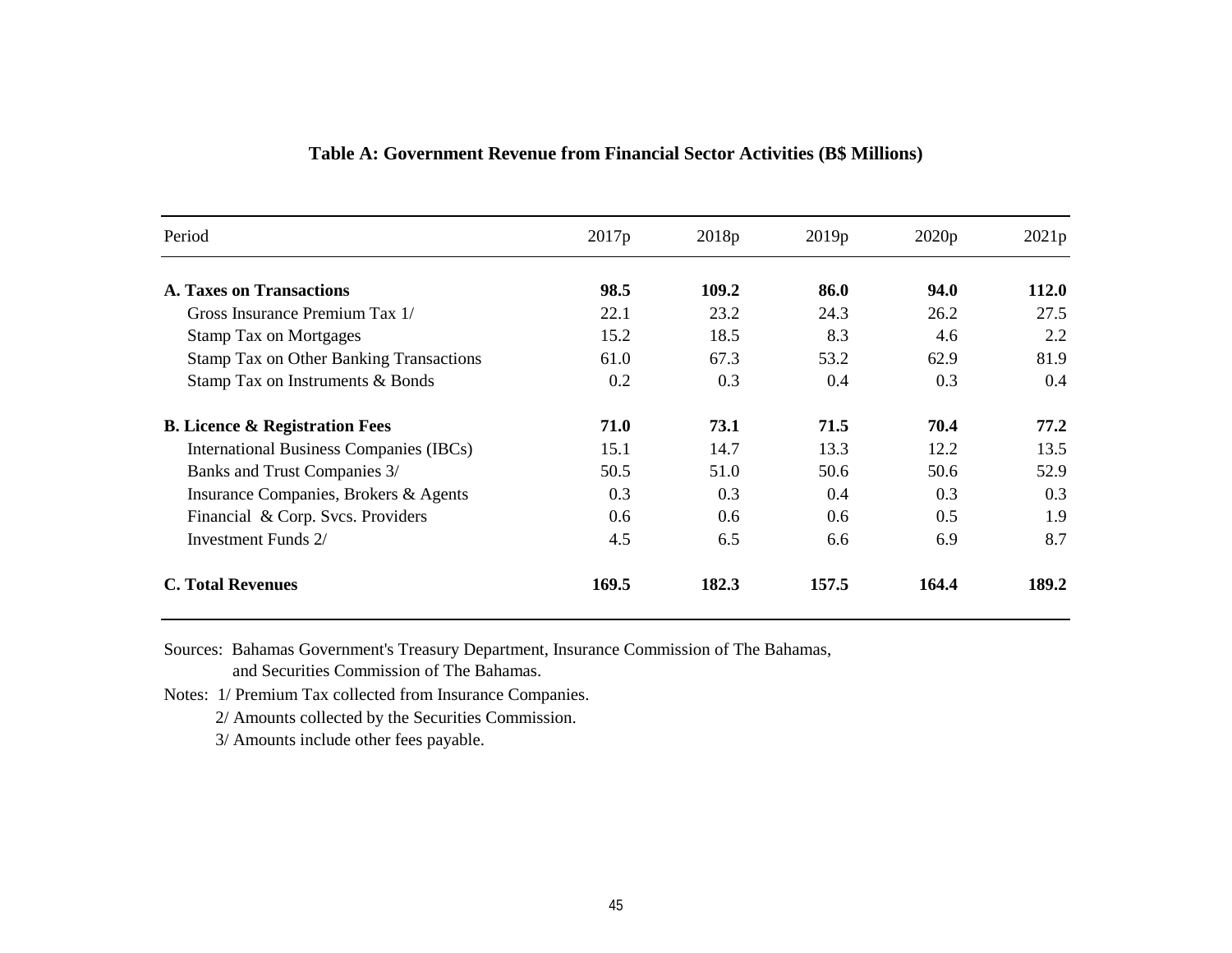| Period                                        | 2017 <sub>p</sub> | 2018p  | 2019 <sub>p</sub> | 2020p  | 2021p  |
|-----------------------------------------------|-------------------|--------|-------------------|--------|--------|
| A. Total Employment                           | 4,129             | 4,049  | 4,001             | 3,843  | 3,709  |
| 1. Non-Bahamians                              | 267               | 249    | 247               | 244    | 214    |
| 2. Bahamians (of which)                       | 3,862             | 3,800  | 3,754             | 3,599  | 3,495  |
| <b>Local Banking</b><br>$\mathbf{i}$          | 2,500             | 2,430  | 2,457             | 2,398  | 2,306  |
| <b>Offshore Banking</b><br>$\mathbf{ii}$      | 588               | 627    | 590               | 500    | 548    |
| <b>Trust Administration</b><br>iii)           | 525               | 483    | 447               | 406    | 389    |
| Other<br>iv)                                  | 249               | 260    | 260               | 295    | 252    |
|                                               |                   |        |                   |        |        |
| <b>B.</b> Total Operational Costs $(1+2+3+4)$ | 694.9             | 734.8  | 752.3             | 762.7  | 758.8  |
| 1. Salaries <sup>1</sup>                      | 324.4             | 329.7  | 315.1             | 319.5  | 314.1  |
| <b>Base Salaries</b><br>$\mathbf{i}$          | 271.6             | 275.5  | 268.6             | 274.2  | 265.3  |
| <b>Bonuses</b><br>$\rm ii)$                   | 52.8              | 54.2   | 46.5              | 45.3   | 48.8   |
| 2. Government Fees                            | 67.2              | 73.0   | 81.7              | 78.0   | 84.7   |
| Licence<br>$\mathbf{i}$                       | 50.5              | 51.0   | 50.6              | 50.6   | 52.9   |
| <b>Company Registration</b><br>$\mathbf{ii}$  | 0.7               | 0.6    | 0.4               | 0.4    | 0.3    |
| <b>Work Permits</b><br>iii)                   | 2.6               | 2.7    | 2.6               | 2.4    | 2.7    |
| <b>Other Government Fees</b><br>iv)           | 13.5              | 18.6   | 28.1              | 24.7   | 28.9   |
| 3. Staff Training                             | 2.6               | 3.0    | 2.6               | 1.2    | 1.1    |
| 4. Other Administrative Costs                 | 300.6             | 329.1  | 352.9             | 364.0  | 358.9  |
| C. Capital Expenditure <sup>2</sup>           | 15.6              | 25.4   | 18.4              | 17.1   | 15.1   |
| D. Total Expenditure $(B+C)$                  | 710.4             | 760.1  | 770.8             | 779.8  | 773.9  |
| E. Average Salary $(B\$ <sup>3</sup>          | 65,784            | 68,032 | 67,132            | 71,351 | 71,537 |

# **Table B. Gross Economic Contribution of Banks and Trust Companies in The Bahamas**

### **Source: Central Bank of The Bahamas**

 $1$ Includes bonuses.

<sup>2</sup> Includes construction, renovation expenses and other fixed assets.

<sup>3</sup> Excludes bonuses.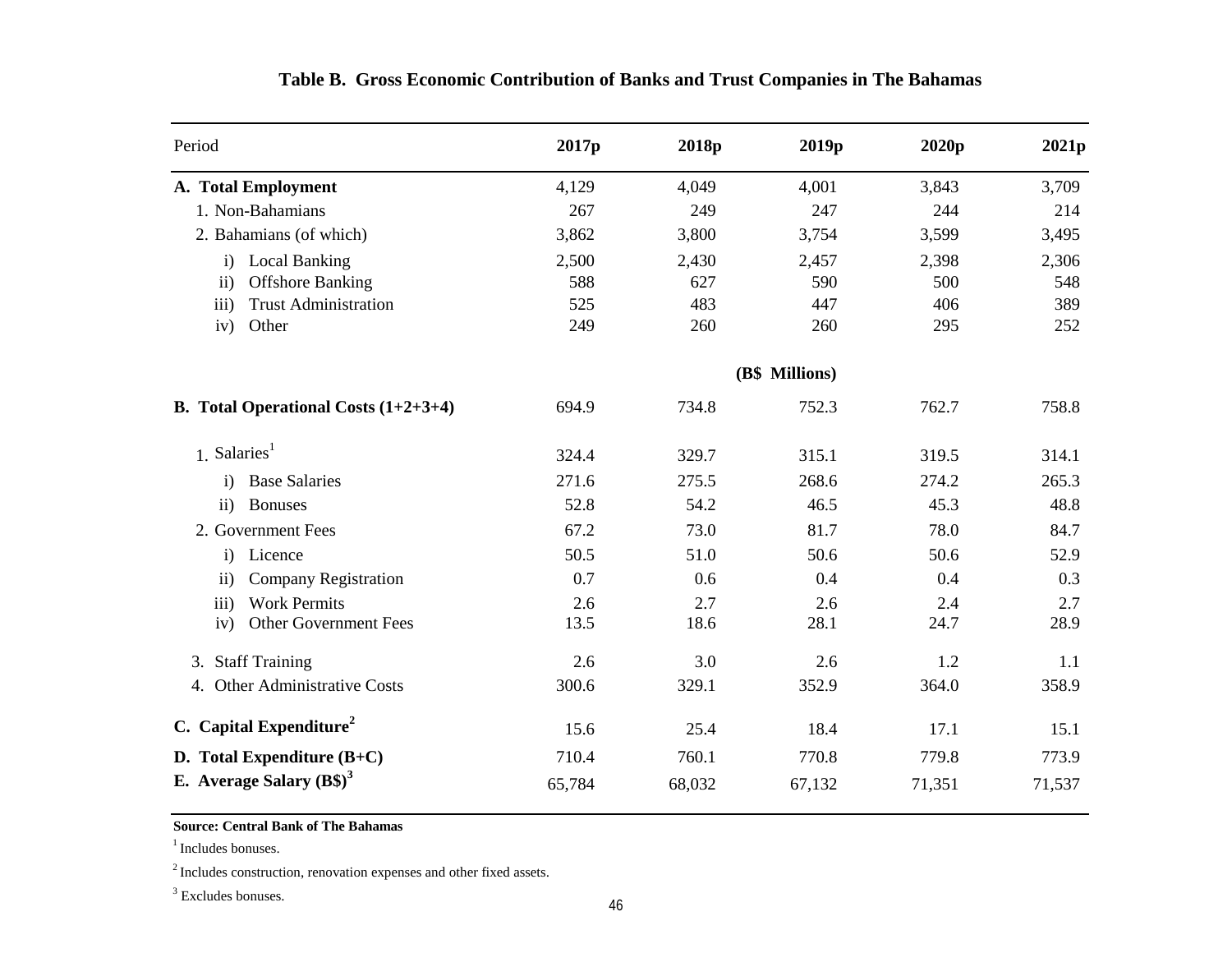| Period                                          | 2017 <sub>p</sub> | 2018p  | 2019p  | 2020 <sub>p</sub> | 2021p                | 2017p                                               | 2018p                    | 2019p                           | 2020p                    | 2021p                                               |
|-------------------------------------------------|-------------------|--------|--------|-------------------|----------------------|-----------------------------------------------------|--------------------------|---------------------------------|--------------------------|-----------------------------------------------------|
|                                                 | <b>Domestic</b>   |        |        |                   | <b>International</b> |                                                     |                          |                                 |                          |                                                     |
| A. Total Employment                             | 3,133             | 3,182  | 3,195  | 3,124             | 3,034                | 996                                                 | 867                      | 806                             | 719                      | 675                                                 |
| 1. Non-Bahamians                                | 54                | 66     | 79     | 73                | 73                   | 213                                                 | 183                      | 168                             | 171                      | 141                                                 |
| 2. Bahamians (of which)                         | 3,079             | 3,116  | 3,116  | 3,051             | 2,961                | 783                                                 | 684                      | 638                             | 548                      | 534                                                 |
| <b>Local Banking</b><br>$\mathbf{i}$            | 2,500             | 2,430  | 2,457  | 2,398             | 2,306                | $\hspace{0.05cm} -\hspace{0.05cm} -\hspace{0.05cm}$ | $\overline{\phantom{m}}$ | $-\!$                           | $\hspace{0.05cm} \ldots$ | $\hspace{0.05cm} -\hspace{0.05cm} -\hspace{0.05cm}$ |
| <b>Offshore Banking</b><br>$\overline{ii}$ )    | 97                | 182    | 200    | 193               | 222                  | 491                                                 | 445                      | 390                             | 307                      | 326                                                 |
| <b>Trust Administration</b><br>$\overline{iii}$ | 310               | 317    | 292    | 266               | 239                  | 215                                                 | 166                      | 155                             | 140                      | 150                                                 |
| Other<br>iv)                                    | 172               | 187    | 167    | 194               | 194                  | 77                                                  | 73                       | 93                              | 101                      | 58                                                  |
|                                                 | (B\$ Millions)    |        |        |                   |                      |                                                     |                          |                                 |                          |                                                     |
| <b>B.</b> Total Operational Costs $(1+2+3+4)$   | 452.0             | 495.8  | 509.1  | 530.0             | 532.5                | 242.8                                               | 239.0                    | 243.2                           | 232.7                    | 226.3                                               |
| 1. Salaries <sup>1</sup>                        | 182.9             | 196.0  | 195.8  | 203.3             | 201.6                | 141.5                                               | 133.7                    | 119.3                           | 116.2                    | 112.5                                               |
| <b>Base Salaries</b><br>$\mathbf{i}$            | 166.1             | 179.1  | 178.0  | 185.6             | 184.2                | 105.5                                               | 96.3                     | 90.6                            | 88.6                     | 81.1                                                |
| ii)<br><b>Bonuses</b>                           | 16.8              | 16.9   | 17.8   | 17.7              | 17.3                 | 36.0                                                | 37.3                     | 28.7                            | 27.6                     | 31.4                                                |
| 2. Government Fees                              | 57.5              | 63.7   | 72.8   | 69.7              | 76.2                 | 9.8                                                 | 9.4                      | 8.9                             | 8.3                      | 8.5                                                 |
| Licence<br>$\mathbf{i}$                         | 44.3              | 44.9   | 44.5   | 44.4              | 46.9                 | 6.2                                                 | 6.2                      | 6.1                             | 6.1                      | 5.9                                                 |
| <b>Company Registration</b><br>$\mathbf{ii}$    | 0.0               | 0.4    | 0.1    | 0.2               | 0.2                  | 0.7                                                 | 0.2                      | 0.2                             | 0.2                      | 0.1                                                 |
| iii) Work Permits                               | 0.6               | 0.9    | 0.7    | 0.9               | 0.6                  | 2.0                                                 | 1.8                      | 1.9                             | 1.5                      | 2.1                                                 |
| <b>Other Government Fees</b><br>iv)             | 12.5              | 17.5   | 27.5   | 24.2              | 28.6                 | 0.9                                                 | 1.1                      | 0.6                             | 0.5                      | 0.4                                                 |
| 3. Staff Training                               | 1.7               | 2.1    | 1.6    | 0.9               | 0.9                  | 0.9                                                 | 0.9                      | 1.0                             | 0.3                      | 0.2                                                 |
| 4. Other Administrative Costs                   | 210.0             | 234.1  | 238.9  | 256.1             | 253.9                | 90.6                                                | 95.0                     | 114.0                           | 107.9                    | 105.1                                               |
| C. Capital Expenditure <sup>2</sup>             | 12.6              | 15.2   | 15.4   | 15.1              | 12.5                 | 3.0                                                 | 10.2                     | 3.1                             | 1.9                      | 2.6                                                 |
| D. Total Expenditure $(B+C)$                    | 464.6             | 511.0  | 524.5  | 545.1             | 545.0                | 245.8                                               | 249.2                    | 246.3                           | 234.6                    | 228.9                                               |
| E. Average Salary $(B\$ )^3                     | 53,028            | 56,289 | 55,708 | 59,411            | 60,727               |                                                     |                          | 105,911 111,129 112,419 123,227 |                          | 120,129                                             |

# **Table C. Gross Economic Contribution of Banks and Trust Companies by Group**

#### **Source: Central Bank of The Bahamas**

<sup>1</sup> Includes bonuses.

 $2$  Includes construction, renovation expenses and other fixed assets.

<sup>3</sup> Excludes bonuses.